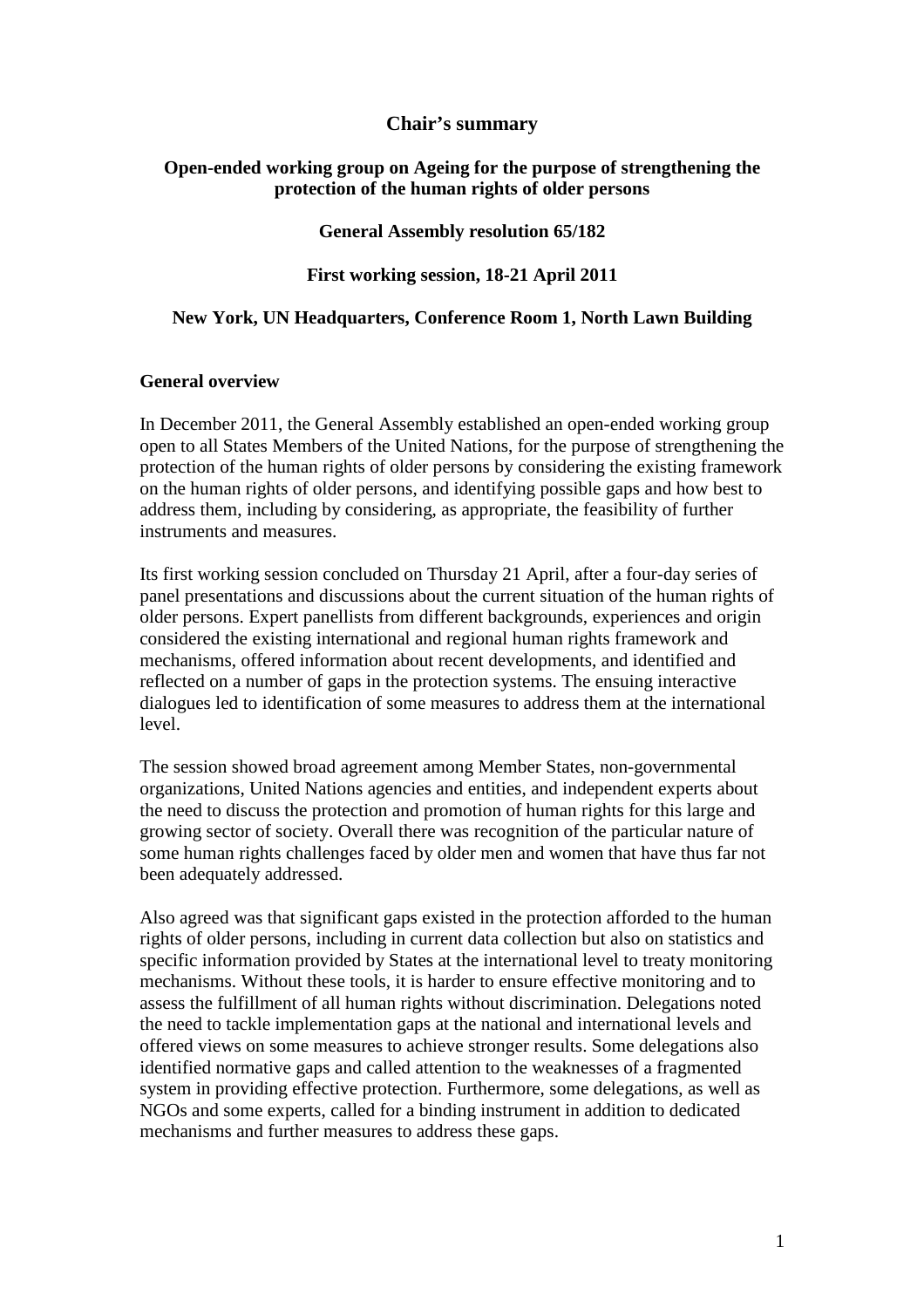# **DAY ONE, 18 April 2011 Current situation of the human rights of older persons**

The Chair of the Open-ended working group, Ambassador Jorge Argüello (Argentina), opened the first working session by highlighting that the percentage of the world's population aged 60 or older is expected to double by 2050, to an unprecedented 21.7 per cent. He noted the compound impact on the human rights of older persons of age discrimination, neglect and violence. He expressed concern about the invisibility of persons over 60 years old around the world. He also stressed that that progress towards effective solutions can only be made through in-depth debate and understandings with broad support.

The first day of the session was well attended, with over 80 delegations in the room, as well as several United Nations agencies and non-governmental organizations. Seventeen delegations took the floor, one on behalf of the European Union, as well as UNFPA and three non-governmental organizations.

Member States generally welcomed the establishment of the Open-ended working group in light of the challenges they are facing with ageing populations. Several delegations welcomed the opportunity to consider the human rights implications of current and future demographic changes, as well as to share experiences, policies and practices.

A number of delegations acknowledged that men and women face specific human rights issues as they grow older, and raised concerns about age discrimination, neglect and violence. Some delegations noted existing obligations under the International Covenant on Economic, Social and Cultural Rights (ICESCR), the International Covenant on Civil and Political Rights (ICCPR), the Convention on the Elimination of all forms of Discrimination against Women (CEDAW) and the potential offered by the more recent Convention on the Rights of Persons with Disabilities (CRPD). Some delegations also referred to other international instruments under the auspices of the International Labour Organization (ILO). Some delegations regretted that only two of these instruments contain any specific reference to older persons at all.

In terms of non-binding instruments, some delegations mentioned the 1982 Vienna International Plan of Action on Ageing, the 1991 United Nations Principles for Older Persons, and the 2002 Madrid International Plan of Action on Ageing (MIPAA), as tools for designing public policy specific to older persons. Some delegations remarked that they look forward to receiving the outcome of the review process of the Madrid Plan of Action on Ageing in 2012 as an opportunity for a coordinated approach to addressing the rights issue.

Several delegations acknowledged these instruments have not been sufficiently used or been consistently implemented. Some delegations considered they did not offer an adequate standard of protection to the human rights of older persons, and that further measures are needed, including a Convention.

Delegates expressed views on the need to devote attention to particular issues, such as for example those related to access to and availability of health services or further consideration of retirement ages. Some delegations made reference to the importance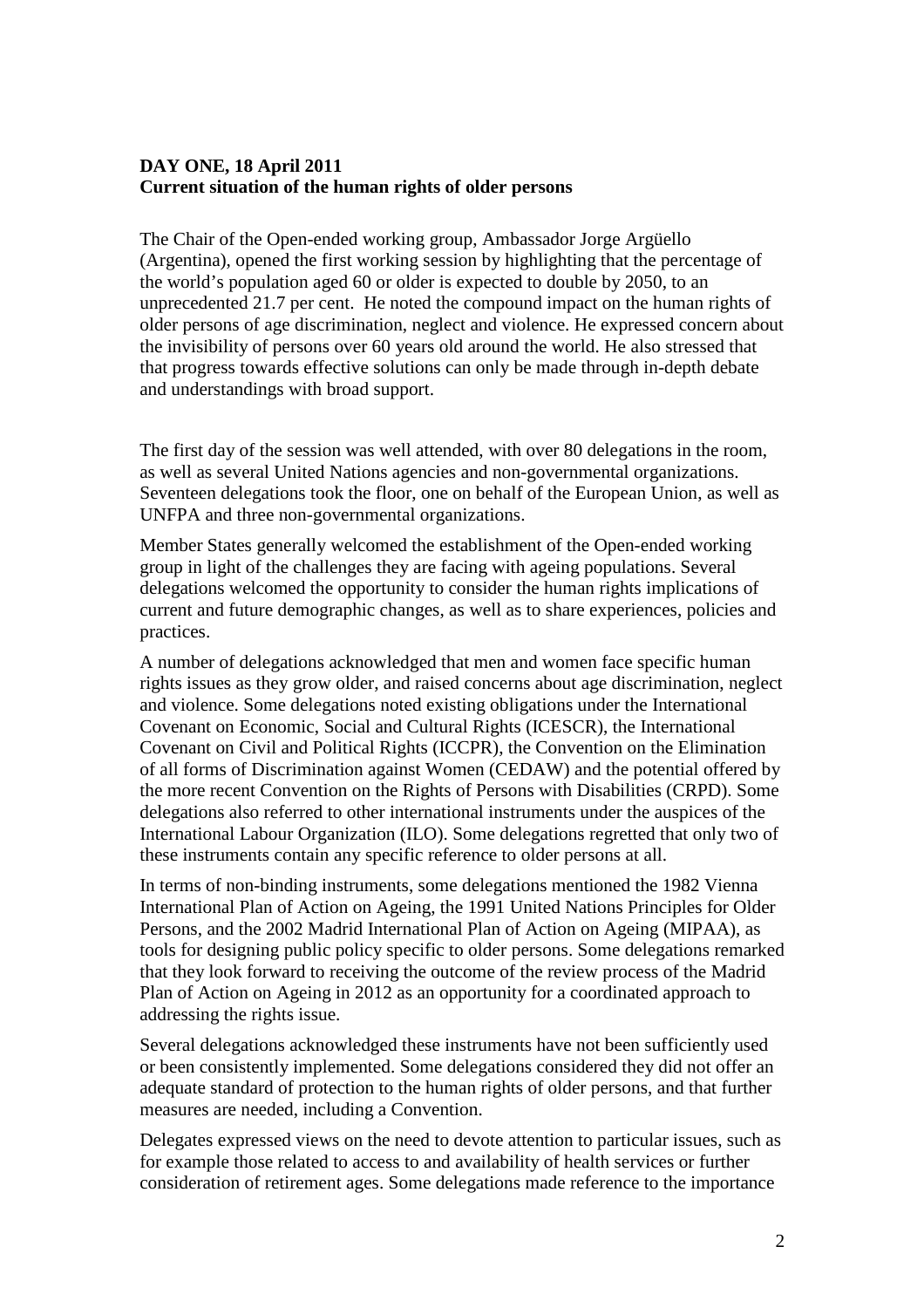of long term care, including as it relates to housing and transportation policies to enhance independent living, and the need to provide technologies and support devices to the elderly. For some delegations it was also important to stress active ageing and to recognize the contribution older persons continue to make to their communities and to society at large. Empowerment of older persons was observed as a central dimension of their human rights and participation in development.

The improvement of the living conditions of older persons and the respect of their rights implies also a reinforcement of international cooperation to fully accommodate the concerns of developing countries, which will face greater challenges in coping with their ageing issues. For instance, cooperation between regional human rights bodies is needed to exchange good practices.

In addition a few delegates referred to the negative impact of retrogressive measures on social protection schemes caused by the financial crises.

Some delegations as well as NGOs noted the fragmentation of existing human rights treaties, and noted that although the Madrid Plan of Action has some references to human rights it is a non-binding document. They called for stronger protection of a binding nature as a way of addressing current gaps in the international human rights system.

Some delegations called for a holistic approach to ageing is also necessary and other delegations noted that a Convention on the rights of older persons could facilitate such an approach. It would clarify State responsibilities towards older persons and improve accountability, but would also provide a framework for policy and decision making. In addition, a Convention could remedy the existing gaps in the current mechanisms and instruments and play a critical role in bringing about a paradigm shift that would help reframe older persons as rights holders rather than recipients of welfare and charity.

Most Delegations agreed that further discussion and analysis would be necessary to find widespread agreements in order to move forward in strengthening the protection of the human rights of older persons.

# **DAY TWO, 19 April 2011**

### **Setting the scene: Existing international human rights framework and mechanisms**

The second day of discussions was organized around two panels to examine existing human rights international instruments and mechanisms. Panellists included independent experts from the Committee on Economic, Social and Cultural Rights and the Committee on the Rights of Persons with Disabilities, as well as a former member of the Committee on the Elimination of Discrimination against Women. Also taking part in the panels were representatives from the Office of the High Commissioner for Human Rights, the International Labour Organization and the international non-governmental organization HelpAge International.

Mr. Craig Mokhiber, on behalf of the Office of the High Commissioner for Human Rights, offered an overview of the existing international human rights framework and mechanisms as they relate to human rights of older persons. Mr. Mokhiber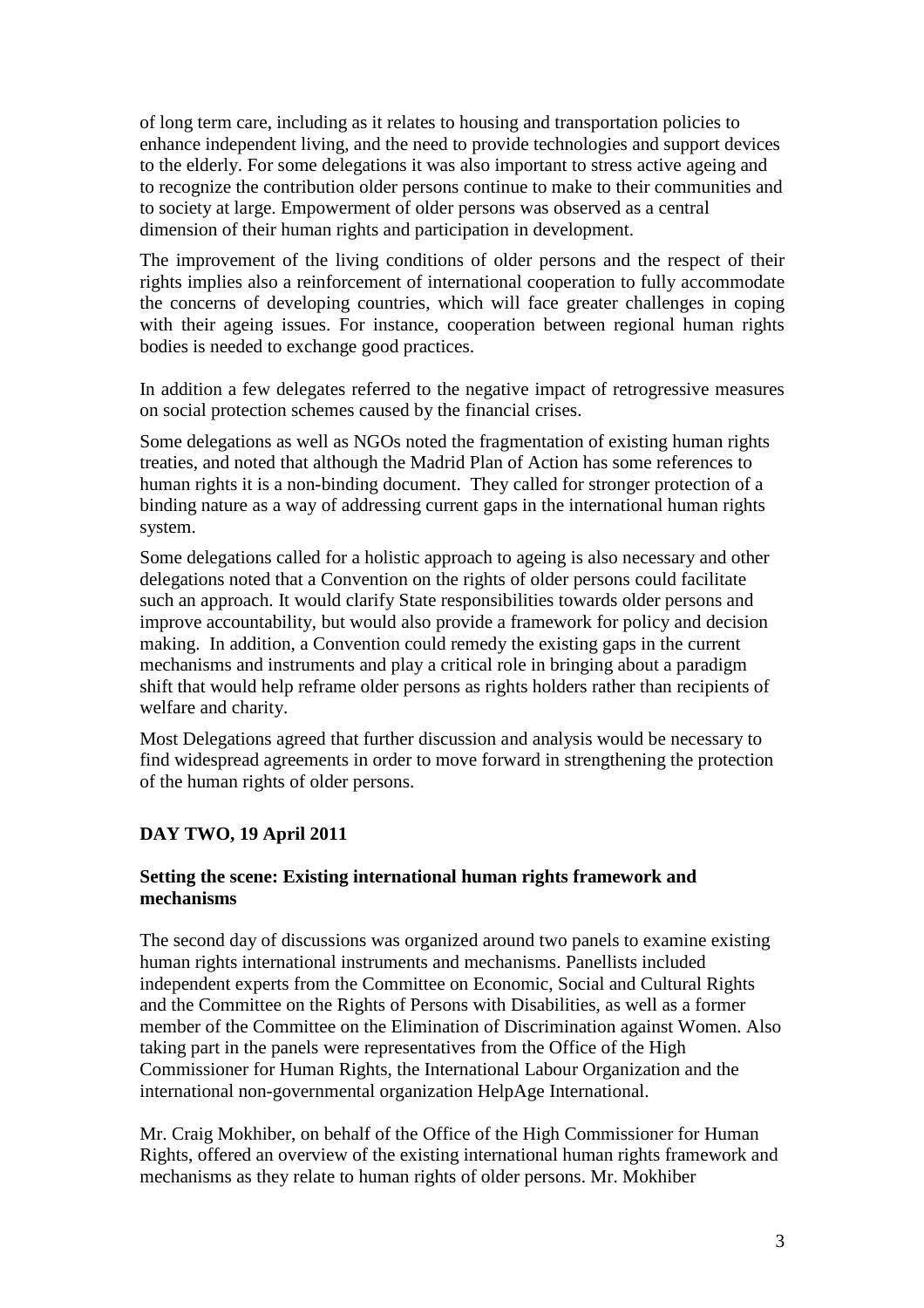underscored that several provisions in human rights treaties apply to older persons as they are universal, but noted there is no specific instrument devoted to this segment of the population, and few existing instruments have explicit references to age. He reminded participants that two treaty monitoring mechanisms have developed dedicated standards to address the particularities of older persons and highlighted recent work by special procedure mandate holders in relation to older persons. He mentioned that while there are existing mechanisms and provisions, the protection regime at the international level appeared fragmented and there were critical issues not adequately addressed. Some of the substantive issues he underscored were multiple discrimination and the uneven focus on a few economic, social and cultural rights, with less attention devoted to civil and political rights.

Ms. Rocio Baharona Riera, member of the Committee on Economic, Social and Cultural Rights referred to the ICESCR and its Optional Protocol which provide for some human rights (such as social security, health and adequate standard of living) which are central to older persons, and set forth mechanisms for international protection. Ms. Baharona Riera noted that older persons are covered both by binding international instruments as well as by declarations of principles. She noted in particular General Comment No.6, on economic, social and cultural rights of older persons (1995), which constitutes the first treaty-body document specifically addressing the rights of older persons. She also flagged two more recent General Comments, No.19 on the right to social security and No. 20 on non-discrimination, the latter addressing age-related discrimination as a prohibited ground under the Covenant in several contexts. She noted that older persons were unlike other vulnerable groups who are protected by a specific convention. She regretted that despite a clear need, there are still insufficient reliable indicators to monitor the protection of older persons over time. She concluded by highlighting that in the last decade, some countries had started to introduce specific laws and public policies to protect older persons. These initiatives are much broader than simply addressing nondiscrimination of older persons. She stressed the role of Ombudsperson and National Human Rights Institutions in monitoring the situation of older persons in light of national legislation and policies.

On behalf of the International Labour Organization, Ms. Mairangels Fortuny stressed the importance of Older Workers Recommendation, 1980 (No. 162). She highlighted the view of the ILO about centrality of employment promotion, with consequences for all age groups. In this regard, she stressed the need to address the "youth employment and « the lump of labour » fallacy". She stressed the critical need to combat prejudice and age discrimination, including through legislation. She also focused on better working conditions, including fostering employability and lifelong learning and adapting working time and flexible pathways to retirement.

Regarding social security, Ms. Fortuny said that the real challenge is that the majority of older persons have no access to social security. Only a minority of the world's working population contributes to any pension scheme and consequently, only a few have and can afford access to health care services. She stated that unless action is taken, the coverage gap will worsen in the future: currently 63% of the worlds' older persons live in less developed regions with the lowest social security coverage, and this percentage will increase to 78% in 2050. The majority will be in Asia, with more women than men not covered. Implementing a social protection floor could help to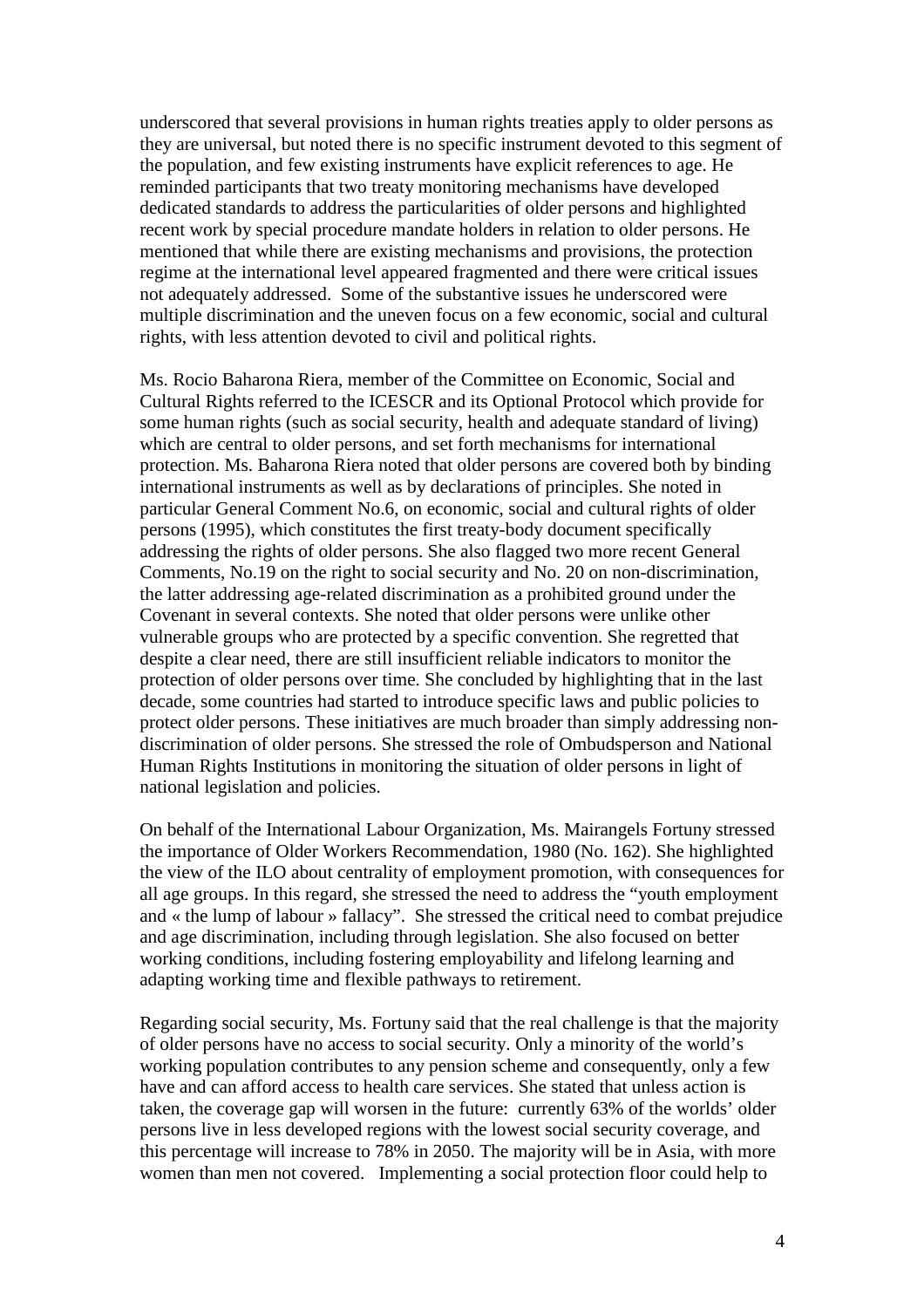realize the right to social security, effectively reduce poverty, enhance productivity and growth, facilitate economic change and secure social peace. Furthermore it has been demonstrated to be feasible and affordable for developing countries.

In her presentation, Ms. Amna Ali Al-Suwiadi, independent expert of the Committee on the Right of Persons with Disabilities, emphasised the point of increasing numbers of older persons who were often subject to social exclusion, inequality, discrimination and violence. She called for increased visibility on the issue and human rights protection for older persons in the same way as persons with disabilities. While referring to the various existing international human rights instruments and standards, she noted that very few refer specifically to older persons. She also noted the absence of a proper monitoring mechanism and data collection system on older persons. She hence called for the establishment of a binding international convention on the rights of older persons which would create a legal framework that defines their rights, identifies the responsibilities of Member States, the criteria and steps needed for their protection, as well as the creation of a data base on the rights and needs of older persons.

In her presentation, Ms. Ferdous Ara Begum, former member of the Committee on the Elimination of Discrimination against Women, focused on the most recent development on the rights of older persons: CEDAW General Recommendation No. 27. Addressing all aspects of older women's rights, this general recommendation acknowledged that the full development of women cannot be achieved without taking a life cycle approach, recognizing that the different stages of women's lives have an impact on the enjoyment of their human rights when they reach old age. Older women are the most vulnerable, facing more social stereotypes, while generally participating less in their societies and benefiting from fewer available opportunities. They are also more prone to verbal, sexual and psychological aggression, and financial constraints, and they are often facing multiple discrimination.

She noted that effective implementation of the general recommendation requires State's commitment towards the elimination of discrimination against older women through incorporating international standards into domestic legislation and practices. She also noted that general recommendation No. 27refers only to women and noted that a strong implementation and monitoring mechanism at the international level could enhance and strengthen the overall protection of human rights of older persons.

Ms. Bridget Sleap of HelpAge International noted that there was an urgent need to increase the protection of older persons from abuses, discrimination and marginalization. She referred to the multiple discrimination older persons are suffering from and the lack of international legal framework providing them with protection. Her presentation included comparative charts based on a review of all the treaty bodies and special rapporteurs' reports and recommendations since 2000 to illustrate the fact that a systematic approach was lacking and to point out how rarely attention was dedicated to the situation of older persons, in particular in the area of civil and political rights. In Ms. Sleap's view, a new international instrument would be an essential measure to redress the current situation, to provide clarity for right holders and duty bearers and to make age discrimination legally unacceptable universally.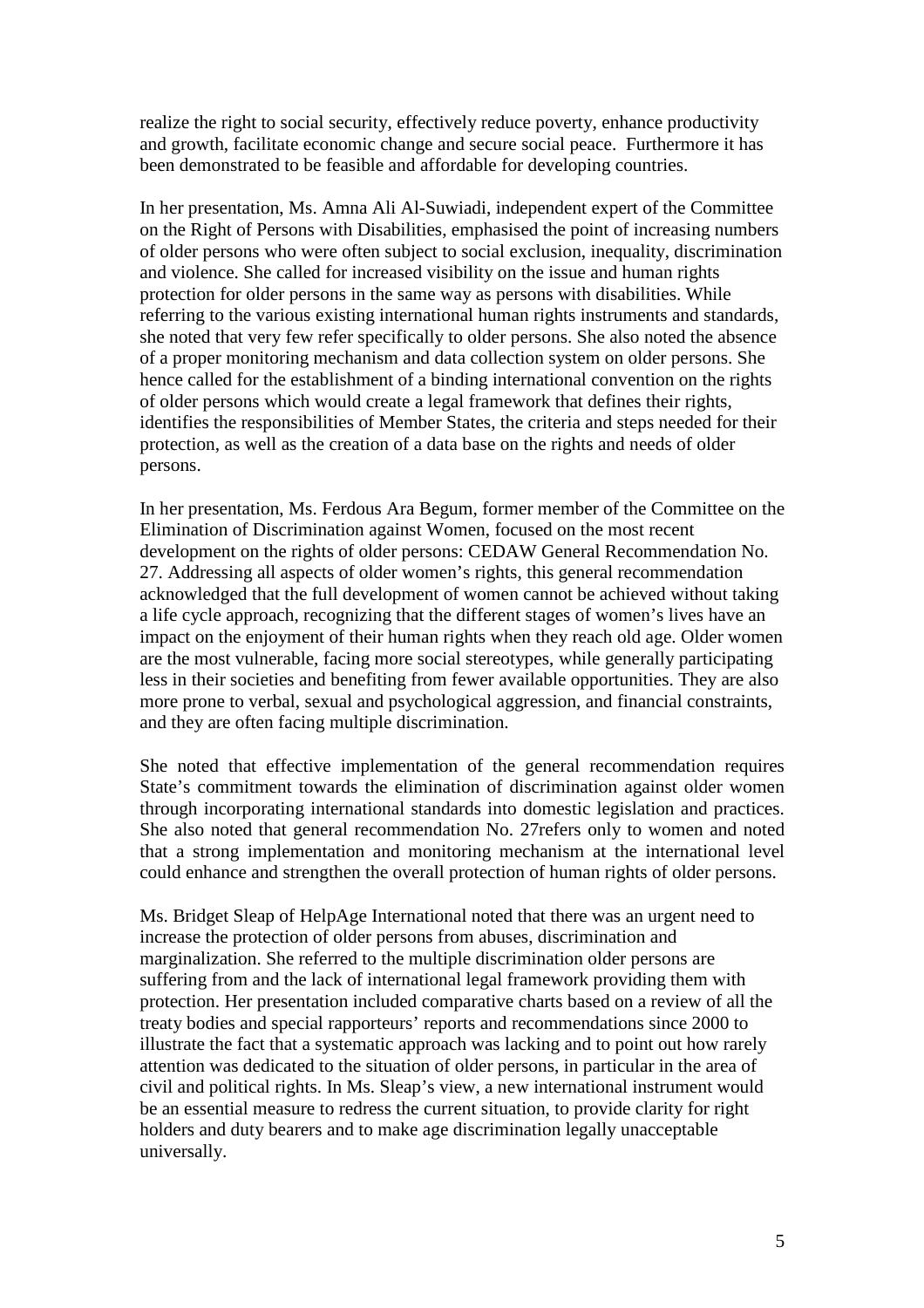Another central challenge for older persons is living with dignity. The very process of ageing itself can threaten older people's dignity as they are perceived by others to be inherently less valuable to society. Independence, participation and autonomy are critical components of dignity. In particular, older persons should be perceived as active members of their societies and not only recipients of social protection.

In the ensuing dialogues after both panels, delegations reflected on a broad range of issues including social exclusion, economic insecurity, lack of adequate data on ageing issues and insufficient coverage of social security. Delegations brought to the fore the link between development and human rights, and recalled the importance of in-depth discussions about direct, indirect and multiple discrimination and its impact in the exercise of numerous rights. Some delegations noted that the open-ended working group offered an opportunity to standardize concepts which could then gain a universal dimension, while others cautioned about the substantive resources required on the part of governments to ensure implementation, resources which are lacking in many countries, especially in developing countries. In addition, there is very little attention paid in the international human rights framework to equality and nondiscrimination and virtually nothing that addresses the multiple forms of discrimination that older people can experience.

Some delegations illustrated through country examples, a prevailing youth oriented and "ageist" culture that is widening and has led to a gradual exclusion, marginalisation and de-prioritization of older people's rights in many ways.

Some delegations as well as expert and non governmental organizations also stressed the importance of a dedicated binding instrument in order to offer effective protection to older people, including immediate obligations in regards to non-discrimination and guarantees of non-retrogression of all the rights protected. While there are articles in two treaties already ratified by a majority of States, and general comments that tackle older persons, these are fragmented and provide insufficient protection. Delegations observed that although there was a pressing need for such protection in developing countries with rapid demographic shifts, this is also an issue for developed countries where the economic crisis has led to retrogression in public policies with detrimental impact on older people.

One delegation noted that instead of further instruments, the best way to address some of the gaps identified would be to encourage the treaty bodies and human rights mechanisms to focus more on older persons and use existing instruments.

One delegation further noted the importance of NGOs participation in bolstering further awareness and visibility on the situation of older persons and their entitlements as rights-holders.

# **DAY THREE, 20 April 2011 Regional human rights framework, measures and mechanisms**

On Wednesday 20 April, the two panels were aimed at analysing the work of the regional human rights systems in addressing the human rights of older persons, and also offered a glimpse of national experiences from the perspective of an independent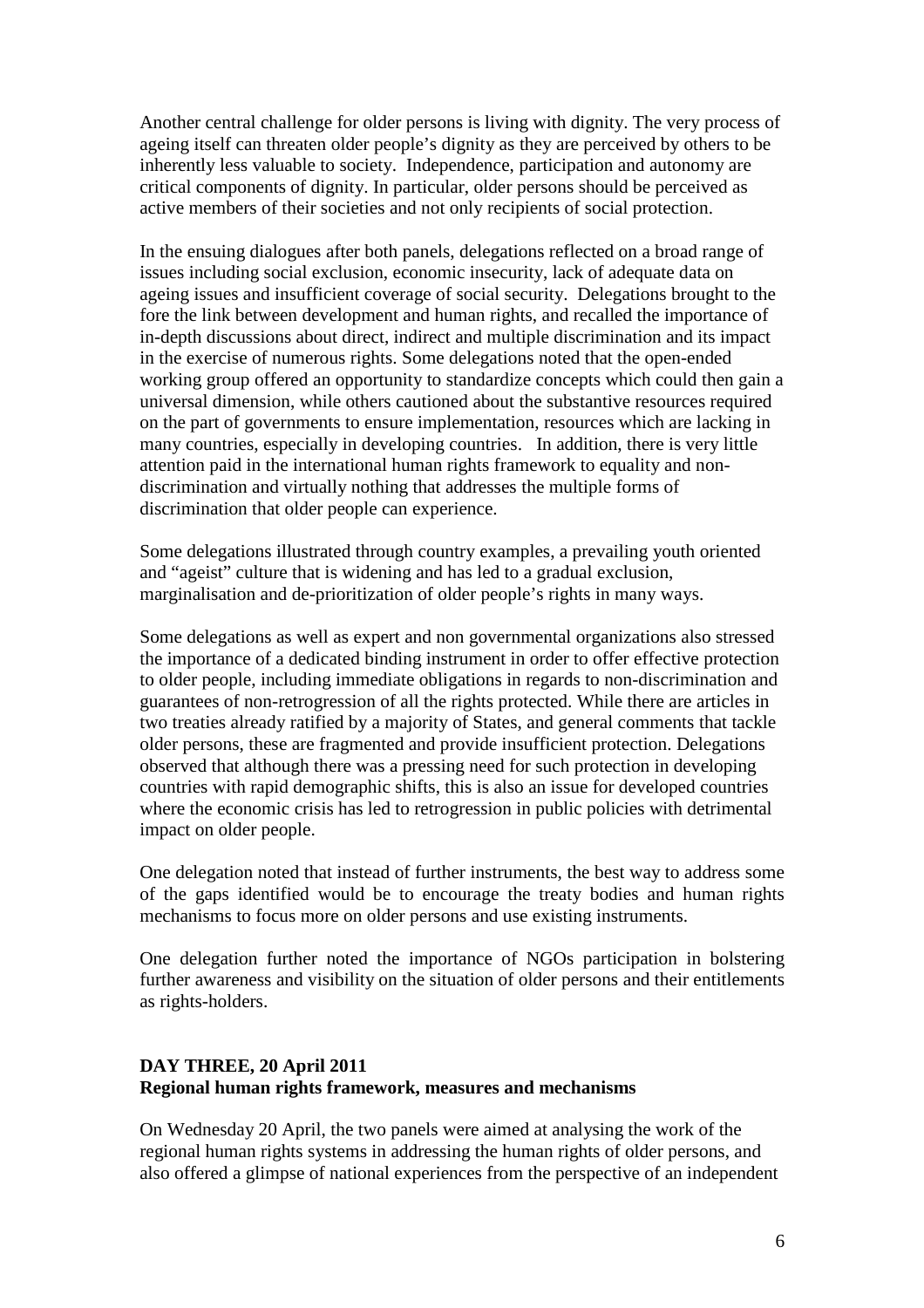national human rights institution. Panellists included the Chair of the African Commission for Human and People's Rights, a senior lawyer from the Secretariat of the Inter-American Commission for Human Rights, as well as an expert from the European Human Rights System and from the Association of Southeast Asian Nations. Other panellists included the human rights advisor from the Pan-American Health Organization as well as a legal expert from the Scottish Human Rights Commission.

Presentations showed that in recent years regional human rights systems have been grappling with measures to strengthen protection mechanisms for older persons, including the consideration of dedicated binding instruments. A first illustrative example was offered by Ms. Reine Alapini Gansou, African Commission on Human and People's Rights. Ms. Alapini remarked that in 2007 the African Commission established a working group focused on the development of a Protocol on the human right of older persons, in light of the African Charter on Human and People's Rights global but rather vague protection of this population group. A draft project was submitted for consideration during the  $48<sup>th</sup>$  regular session of November 2010. She noted that in the African human rights system, references to older persons are more explicit as compared to the international mechanisms, such as for instance in the Protocol on the Rights of Women in Africa, article 22, an instrument adopted in 2003. Ms. Alapini also noted that the African Court of Human and People's Rights offers a protection system for the present and future in the sense that it allows for individual communications under the existing provisions, a mechanism which has not yet been applied to older persons.

A second regional perspective was offered by Mr. Mario Lopez on behalf of the Secretariat of the Inter-American Commission for Human Rights. Mr. Lopez started his presentation by flagging that since 2009, Member States committed to promoting the drafting of an inter-American convention on the rights of older persons. More recently, on October 2010 the Permanent Council of the Organization of American States carried out a Special Session on the Rights of Older Persons, where several States called for a dedicated regional instrument. Mr. Lopez outlined the various channels offered by both the Commission and the Court to consider individual petitions, grant precautionary measures in matters of urgency, as well as to carry out country missions, to issue thematic reports and also to develop advisory opinions on issues arising from the interpretation of the Convention. Mr. Lopez noted that the Inter American Court has decided on very few but important cases involving issues explicitly linked to the rights of older persons, notably on social security and retirement, but also related to the State's duty to ensure the autonomy and continuing functionality of older persons, by ensuring the enjoyment of their right to adequate food, access to clean water and health care. Two other decisions have dealt with urgent measures for the protection of persons deprived of liberty, specifically regarding their life and personal integrity as well as the arrest and imprisonment of women over 65 years of age, in violation of that country's national legislation.

In her presentation Ms. Virginia Bras Gomes outlined some of the most important human rights instruments, of binding nature for the 47 Member States, including the European Convention on Human Rights, the European Social Charter and its Additional Protocol of 1992 offering specific protection for older persons in relation to social security. She also offered an overview of several political declarations and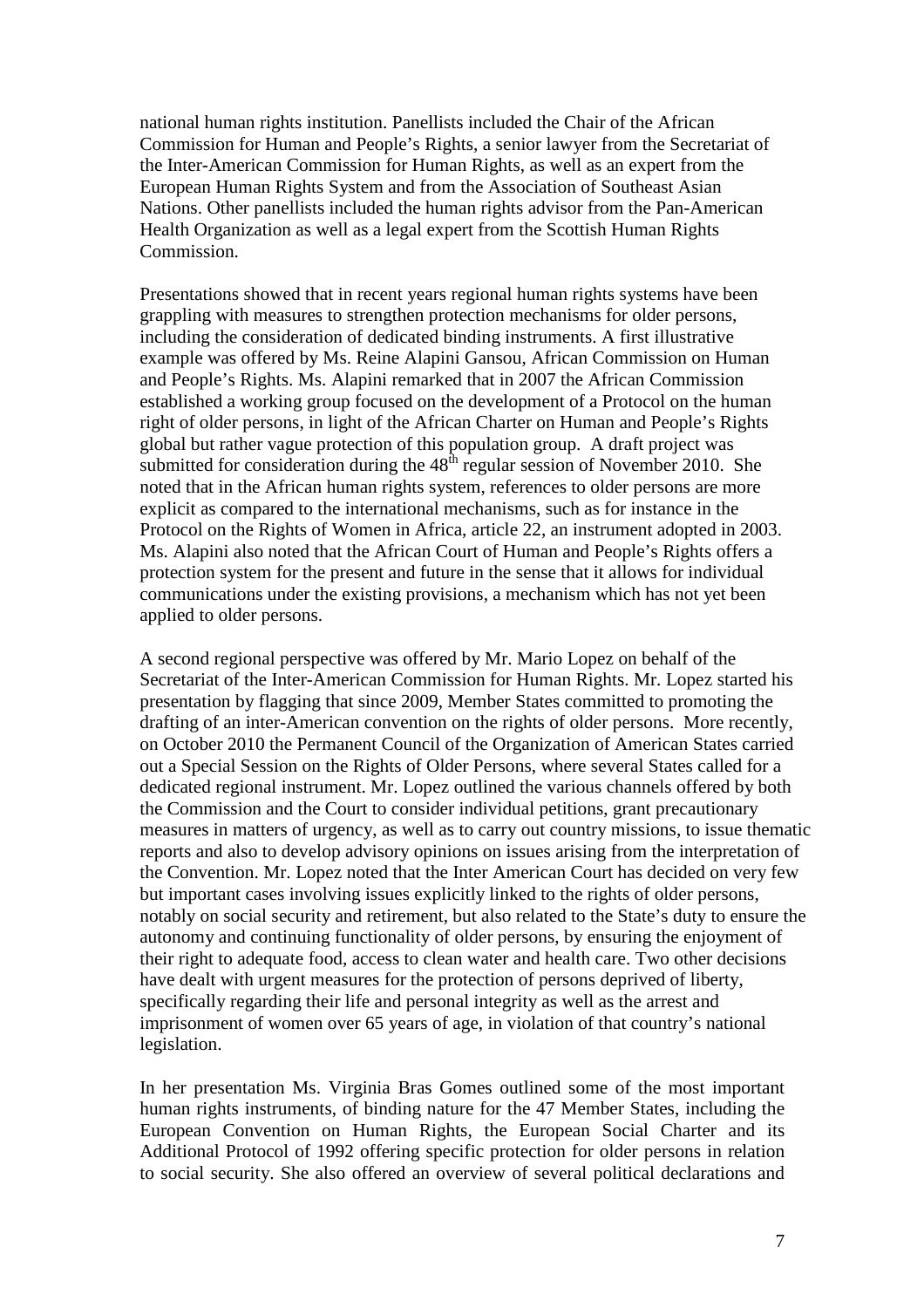other instruments which have explored specific issues related to a wide range of matters, both in relation to non-discrimination and to the framework of social policy, retirement, access to health services and pensions. Ms. Bras Gomes noted that pension policy reforms are currently ongoing and have been accelerated as a result of the economic crisis. Note worthy were also, in her view, the specific groups of older persons, such as older migrants, older persons with disabilities, the 'oldest" old and dependent older persons in that they require close attention from policy-makers, particularly in the realm of long term care and special measures of protection.

Mr. Makmur Sunusi, on behalf of Association for Southeast Asian Nations, offered considerations on the ageing profile of the region as well as ongoing discussions for policy design and implementation. Mr. Sunusi noted the cultural context and the need to consider the family structure when addressing ageing in south-east Asian societies. He noted there is an initiative to provide a common platform for the protection of older persons and increasing interest in the issue as a region where the growth of the older population is the fastest in the world. Mr. Sunusi made reference to the Brunei Declaration to Strengthen Caring for the Elderly adopted in 2010.

The presentation by Ms. Kavita Chetty on behalf of the Scottish Human Rights Commission illustrated in a concrete way the relevant role national human rights institutions play in bridging national situations to international standards and norms, and in responding to the specific claims brought to their attention. Based on a series of national consultations carried out at the onset of the work of this Commission, a participatory survey led to the current focus on older persons in social care services and their specific human rights challenges. As a result, emphasis has been placed on dignity, autonomy and participation in applying human rights standards to the unique forms of physical, mental and emotional vulnerabilities experienced by some older persons. Ms. Chetty discussed examples of the Commission's work implementing the human rights based approach and strengthening both the empowerment of rights holders and the accountability and ability of duty bearers. Since in several countries NHRI have an independent mandate that allows them to access information as well as reach out to government officials, these independent bodies are already playing a role at the national level in shedding light to the rights of older persons.

Referring that a number of United Nations agencies have also taken steps to increase their attention on the human rights of older persons, Mr. Javier Vazquez, from the Pan-American Health Organization (PAHO) made reference to resolutions on health and ageing with explicit references to the human rights dimensions of the issue, and offered a comprehensive overview of the human rights such as the right to food, the right to housing, water and sanitation, freedom from torture, cruel and inhumane treatment and the right to privacy, which are all essential rights when considering the health of individuals. Mr. Vasquez also referred to some critical areas to be regulated in long term care facilities.

Various Member States considered that a convention on the rights of older persons would complement the existing regional mechanisms and instruments, in addition to protect and dignify older persons. Older persons also need to speak out: on the one hand they need to better organize themselves, but on the other hand they need to be consulted more often through a participatory approach. One Member State also emphasized instead that it is important to strengthen the implementation of the Madrid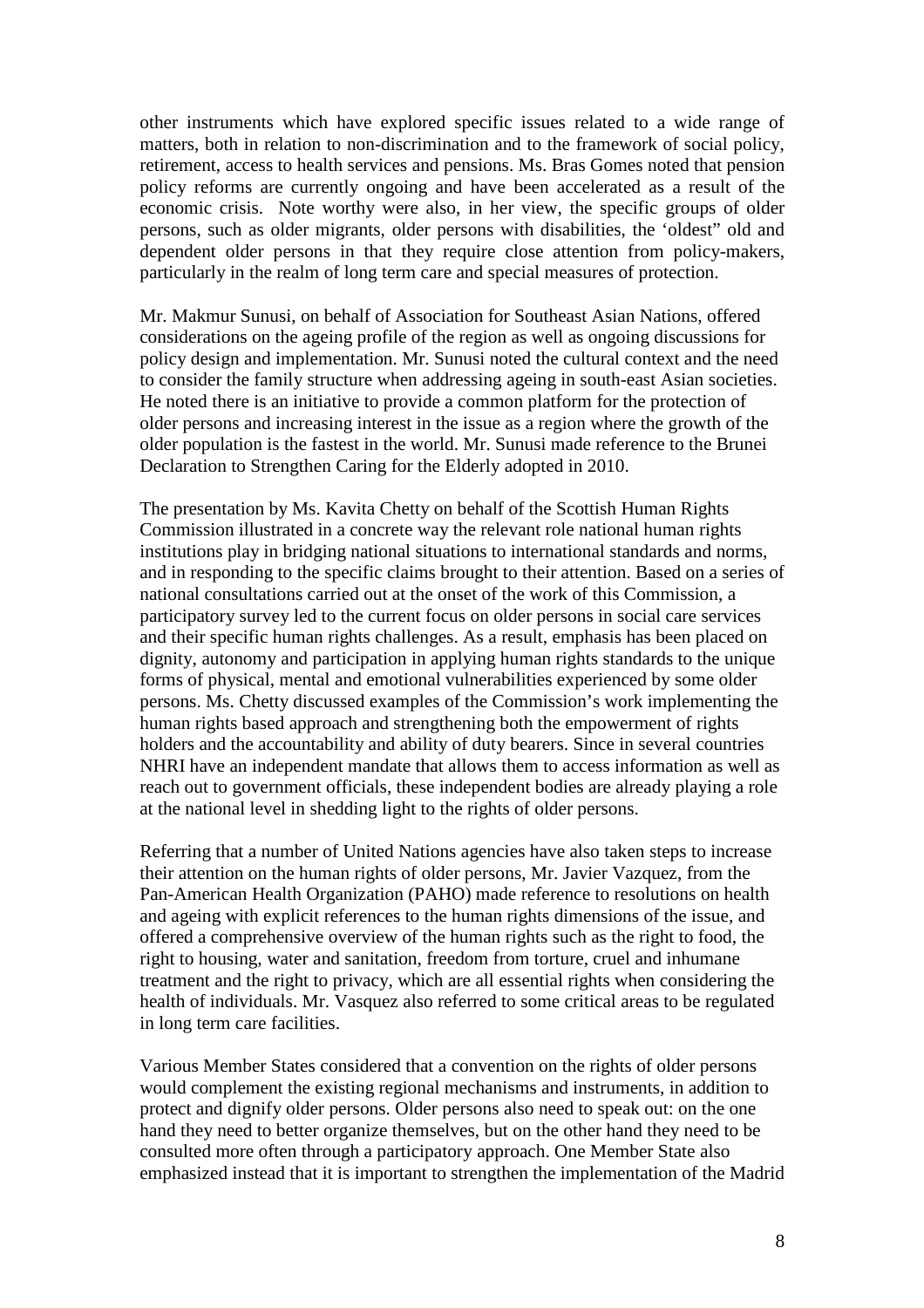International Plan of Action on Aging and the work of the Regional Commissions on human rights, instead of a new international instrument. Ms Chetty during the discussion noted that, in terms of regional frameworks, it is true that many remain untapped and that could be improved. However there is also inconsistency within these frameworks, which could be improved with a coherent instrument, such as a convention.

# **DAY FOUR, 21 April 2011**

### **Identification of gaps and measures to address them**

During the session on Thursday 21 April, the discussion focused on identification of gaps and measures to address them. The session was organized as a plenary discussion with Ms. Bras Gomes and Ms. Alapini Gansou as facilitators.

Ms. Bras Gomes opened the session by offering a summary account of the mandate of the open-ended working group in light of the several dialogues that had already taken place and proposed to consolidate the various gaps that had been brought up in four categories for ease of reference. These categories were: a) normative gaps, b) implementation gaps, c) monitoring gaps, and d) information gaps.

Twenty delegations, as well as five NGOs took the floor.

All representatives recognized the importance and pressing nature of the situation of older persons and committed to continue participating in the discussion at the August session of the Open-ended Working Group. Delegates welcomed the opportunity to consider different kinds of gaps and acknowledged the usefulness of the previous days of discussion in offering a first joint exercise to identify various non-exclusive and complementary proposals of various kinds.

Several proposals were put forward and discussed as responses to such gaps, while acknowledging that further consideration was needed and that they were not mutually exclusive by nature:

- 1. A new international convention on the human rights of older persons
- 2. A new Special Rapporteur or independent expert to study and report on the situation of older persons and make recommendations on how best to address the issue
- 3. More effective monitoring of the Madrid International Plan of Action on Ageing at the global level particularly during the second review and appraisal of the Plan
- 4. More effective implementation of existing instruments, including international human rights instruments, UN principles and plans of action
- 5. Mainstreaming older persons issues in the work of existing human rights mechanisms as well as at the national level in policies and programmes
- 6. Commissioning studies on various questions relating to the human rights of older persons